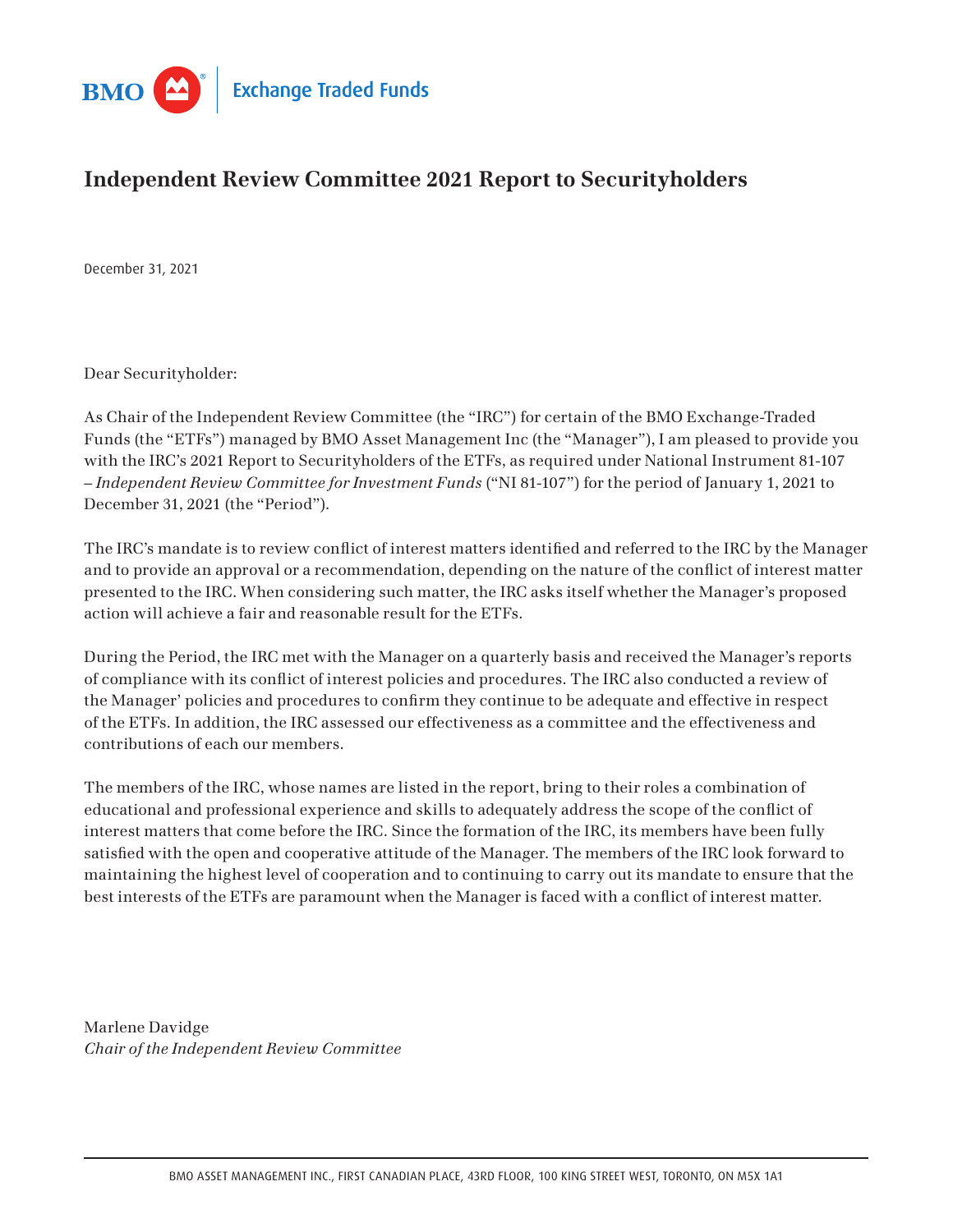## Members of the IRC

| <b>NAME</b>                | <b>RESIDENCE</b>    | <b>FIRST APPOINTED</b> |
|----------------------------|---------------------|------------------------|
| Marlene Davidge<br>(Chair) | Toronto, Ontario    | September 6, 2018      |
| Wendy Hannam               | Toronto, Ontario    | March 22, 2017         |
| Jim Falle                  | Port Perry, Ontario | March 22, 2017         |
| Jacqueline Allen           | Toronto, Ontario    | June 6, 2018           |

The IRC also serves as the independent review committee of other funds managed by BMO Investments Inc. as well as funds managed by BMO Private Investment Counsel Inc. (collectively, the "BMO Fund Families"). Each member of the IRC is independent of the ETFs, the Manager and any person or company related to the Manager.

During the Period, there was no relationship that may cause a reasonable person to question a member's independence.

#### Holdings of Securities

#### *Funds*

As at December 31, 2021, the percentage of securities of each series of the ETFs beneficially owned, directly or indirectly, in aggregate, by all members of the IRC did not exceed 10%.

#### *Manager*

As at December 31, 2021, no member of the IRC beneficially owned, directly or indirectly, any class or series of voting or equity securities of the Manager.

#### *Service Providers*

As at December 31, 2021, the percentage of securities of each class of voting or equity securities of any person or company that provides services to the ETF or the Manager in aggregate, by all members of the IRC was less than 0.01%.

## IRC Compensation and Indemnities

The members of the IRC are entitled to be compensated by the ETFs and to be indemnified by the ETFs in appropriate circumstances. The aggregate compensation, including expenses, paid by the ETFs to the IRC during the Period was \$162,881. This amount was allocated among the ETFs in an equitable and reasonable manner.

No indemnities were paid to the members of the IRC by the ETFs during the Period.

At least annually, the IRC reviews its compensation in a manner consistent with good governance practices, giving consideration to the following factors:

- a) the best interests of the ETFs;
- b) that each ETF must pay its reasonable allocation of the compensation of the IRC from the assets of the ETF;
- c) that compensation paid to the IRC by each ETF should fairly and reasonably reflect the general benefits accruing to the ETF;
- d) the asset size and number of ETFs and other funds in the BMO Fund Families;
- e) the nature and extent of the workload of each IRC member;
- f) industry best practices, including industry averages and surveys on IRC compensation;
- g) the IRC's most recent annual self-assessment; and
- h) the Manager's recommendations about IRC compensation and expenses, if made.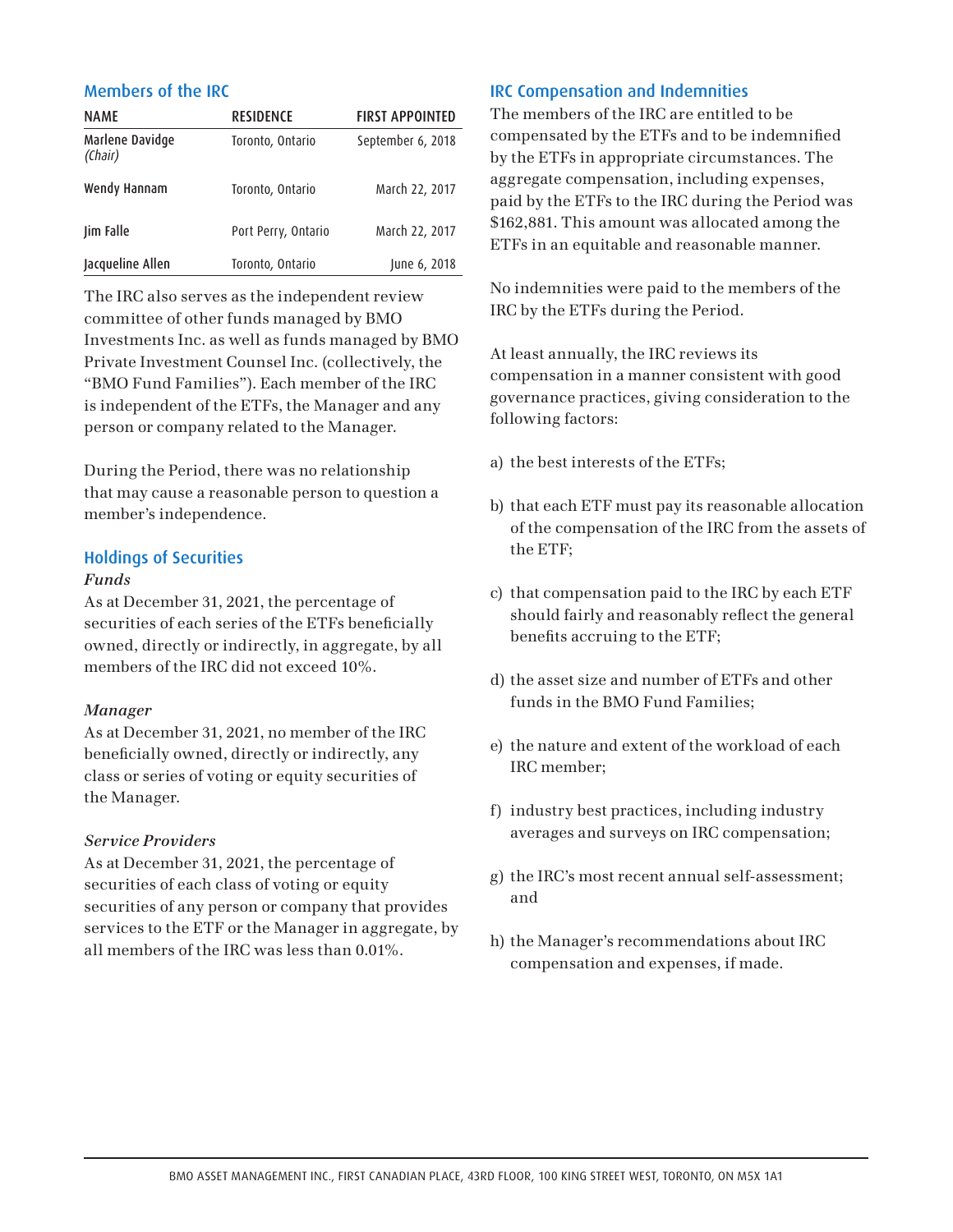#### Conflict of Interest Matters

The Manager refers to the IRC its proposed actions, and its related policies and procedures, for situations in which the Manager or a related entity has or could be perceived to have an interest that may conflict with the Manager's ability to act in the best interests of an ETF. The conflict of interest matters that have been brought to the IRC are set forth below.

*Approvals pursuant to Standing Instructions* The Manager relied on approvals and standing instructions of the IRC in the Period in relation to the activities set out below. In each case, the standing instructions required the Manager to comply with its related policy and procedure and to report periodically to the IRC.

- 1. Allowing the ETFs to purchase or hold securities of a related issuer of the Manager or an entity related to the Manager
- 2. Allowing the ETFs to purchase securities of an issuer, for which a related party acted as an underwriter, in an offering of the securities or at any time during the restricted period following the completion of the offering
- 3. Allowing the ETFs to purchase or sell debt securities from or to a related dealer when the related dealer is acting as principal
- 4. Allowing the purchase or sale of portfolio securities between ETFs, or between the ETFs and other investment funds or accounts managed by the Manager or an affiliate (referred to as inter-fund trades and cross-trades)

# *Positive Recommendations pursuant to Standing Instructions*

The Manager received positive recommendations and relied on standing instructions of the IRC with respect to the conflict of interest matters addressed by the policies set out below. In each case, the standing instructions required the Manager to comply with its related policy and procedure and to report periodically to the IRC.

- 1. **Portfolio Advisor Oversight Policy**, which sets out the framework the Manager will use when selecting and monitoring portfolio advisors, including external portfolio advisors
- 2. **Proxy Voting Policy**, which allows the Manager to exercise an ETF's proxies although the Manager, a client or an affiliate of the Manager may have an interest in the outcome of the vote
- 3. **Errors and Breaches Policy**, which provides how trading, valuation or other errors made within an ETF are identified and corrected
- 4. **Best Execution Policy**, which includes selection of execution and clearing brokers for the ETFs, including related party brokers
- 5. **Order Allocation and Aggregation Policy**, which allows the Manager to trade on behalf of multiple clients, including the ETFs, and to allocate trades fairly among clients, including the ETFs
- 6. **Outside Business Activities Policy**, which ensures the Manager's directors, officers and employees adhere to corporate standards governing their outside business activities where conflicts of interest may arise
- 7. **Receipt of Gifts and Entertainment Policy**, which provides guidelines regarding the acceptance of gifts and entertainment by the Manager's employees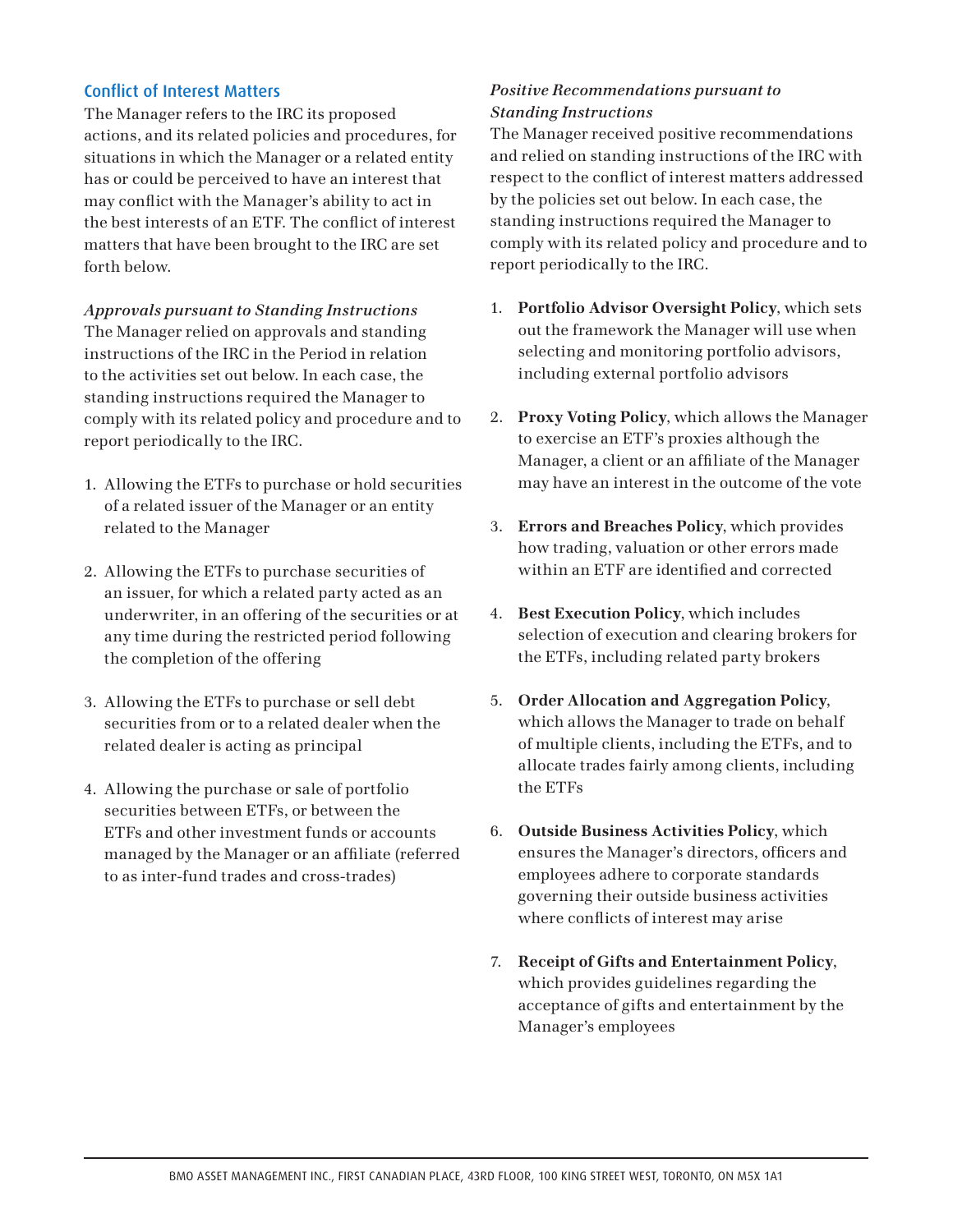- 8. **Large Securityholders and Large Redemptions Policy**, which sets out the steps the Manager will take to manage the impact of large transactions by securityholders in securities of the ETFs
- 9. **Fund of Fund Transactions Policy**, which sets out the framework for investment decisions for ETFs that invest in other underlying funds
- 10. **Personal Trading Policy**, which restricts most personal trading by certain individuals employed by the Manager but allows those individuals to trade in certain securities for their own account subject to controls
- 11. **Identifying and Correcting NAV Errors Policy**, which directs the circumstances and manner in which the Manager will correct purchases and redemptions of securities of the ETFs based on an incorrect net asset value, including making payments to make the ETF whole and adjusting securityholder accounts
- 12. **Fund Valuation Policy**, which directs how an ETF's portfolio assets will be valued in order to obtain a fair and accurate net asset value of the ETF
- 13. **Payment of Fund Expenses Policy**, which allows the Manager to charge expenses to the ETFs, to allocate expenses between the Manager and the ETFs, and to allocate expenses among the ETFs and other investment funds managed by the Manager or an affiliate
- 14. **Designated Broker Agreement Policy**, which allows the Manager to retain a related party to act as the designated broker of a class or series of securities of the ETFs that are listed and traded on an exchange

The Manager received a positive recommendation to implement new proxy voting policies and procedures based on a Canadian proxy voting administration framework since proxies were previously administered under a global framework with a former European affiliate.

The positive recommendations set out above were provided on the basis that the actions achieved a fair and reasonable result for the ETFs.

# **Compliance**

The IRC has not been informed of any instance in which the Manager acted in a conflict of interest matter but did not meet a condition of its policies or imposed by the IRC in its approval, recommendation and/or standing instruction.

The Manager has an obligation to notify the IRC of any such instance.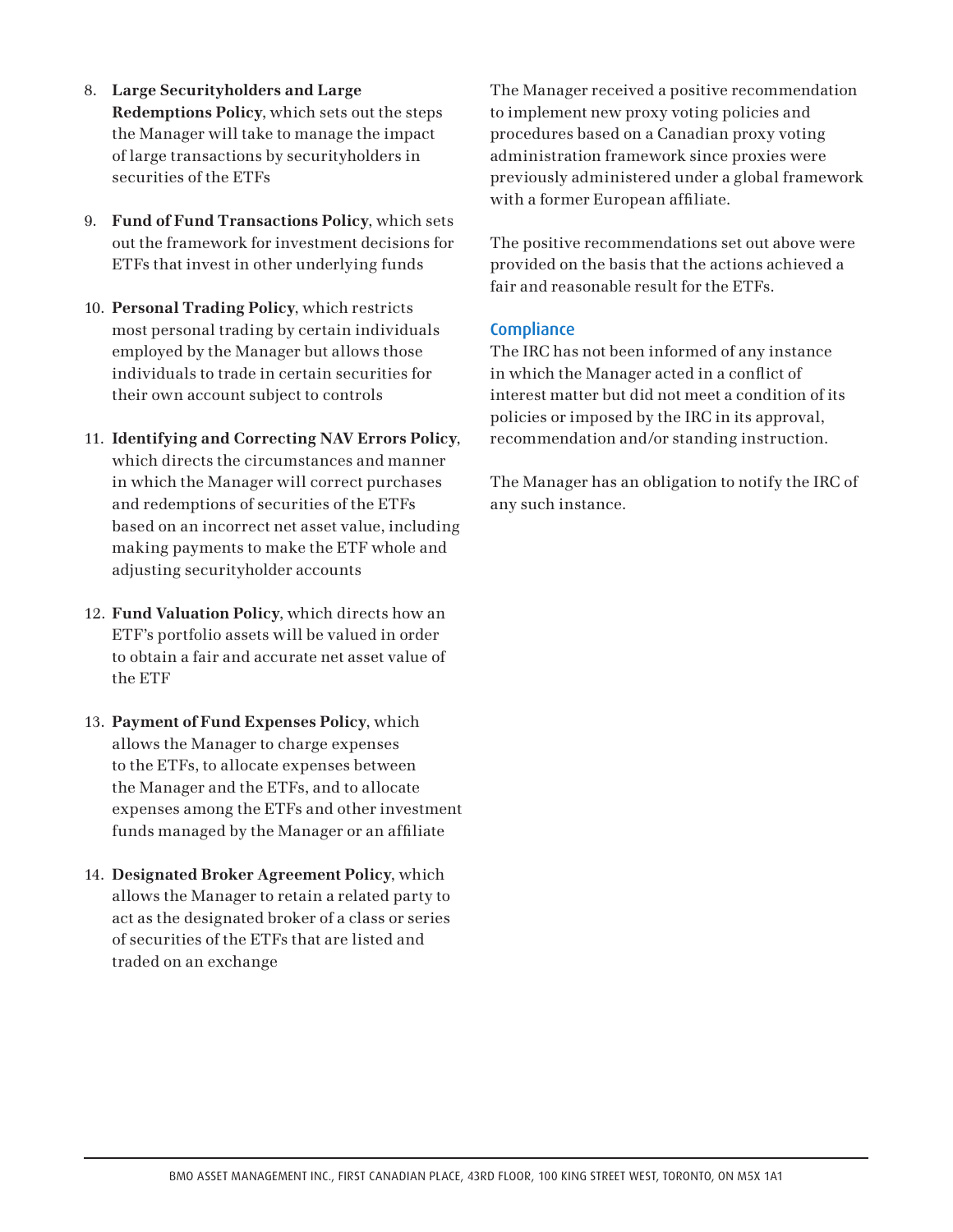#### **Non-Index Funds**

BMO Balanced ESG ETF BMO Balanced ETF BMO Canadian Dividend ETF BMO Canadian High Dividend Covered Call ETF BMO Conservative ETF BMO Covered Call Canadian Banks ETF BMO Covered Call Dow Jones Industrial Average Hedged to CAD ETF BMO Covered Call Technology ETF\* BMO Covered Call US Banks ETF BMO Covered Call Utilities ETF BMO Europe High Dividend Covered Call ETF BMO Europe High Dividend Covered Call Hedged to CAD ETF BMO Floating Rate High Yield ETF BMO Global High Dividend Covered Call ETF BMO Growth ETF BMO International Dividend ETF BMO International Dividend Hedged to CAD ETF BMO Low Volatility Canadian Equity ETF BMO Low Volatility Emerging Markets Equity ETF BMO Low Volatility International Equity ETF BMO Low Volatility International Equity Hedged to CAD ETF BMO Low Volatility US Equity ETF BMO Low Volatility US Equity Hedged to CAD ETF BMO Monthly Income ETF BMO Premium Yield ETF BMO Ultra Short-Term Bond ETF BMO Ultra Short-Term US Bond ETF BMO US Dividend ETF BMO US Dividend Hedged to CAD ETF BMO US High Dividend Covered Call ETF BMO US High Dividend Covered Call Hedged to CAD ETF BMO US Put Write ETF BMO US Put Write Hedged to CAD ETF

## **Index Funds**

BMO Aggregate Bond Index ETF BMO BBB Corporate Bond Index ETF BMO Canadian MBS Index ETF BMO Clean Energy Index ETF\* BMO Corporate Bond Index ETF BMO Discount Bond Index ETF BMO Dow Jones Industrial Average Hedged to CAD Index ETF BMO Emerging Markets Bond Hedged to CAD Index ETF BMO Equal Weight Banks Index ETF BMO Equal Weight Global Base Metals Hedged to CAD Index ETF BMO Equal Weight Global Gold Index ETF BMO Equal Weight Industrials Index ETF BMO Equal Weight Oil & Gas Index ETF BMO Equal Weight REITs Index ETF BMO Equal Weight US Banks Hedged to CAD Index **ETF** BMO Equal Weight US Banks Index ETF BMO Equal Weight US Health Care Hedged to CAD Index ETF BMO Equal Weight US Health Care Index ETF BMO Equal Weight Utilities Index ETF BMO ESG Corporate Bond Index ETF BMO ESG High Yield US Corporate Bond Index ETF\* BMO ESG US Corporate Bond Hedged to CAD Index **ETF** BMO Global Communications Index ETF BMO Global Consumer Discretionary Hedged to CAD Index ETF BMO Global Consumer Staples Hedged to CAD Index ETF BMO Global Infrastructure Index ETF BMO Government Bond Index ETF BMO High Quality Corporate Bond Index ETF BMO High Yield US Corporate Bond Hedged to CAD Index ETF BMO High Yield US Corporate Bond Index ETF BMO Junior Gold Index ETF